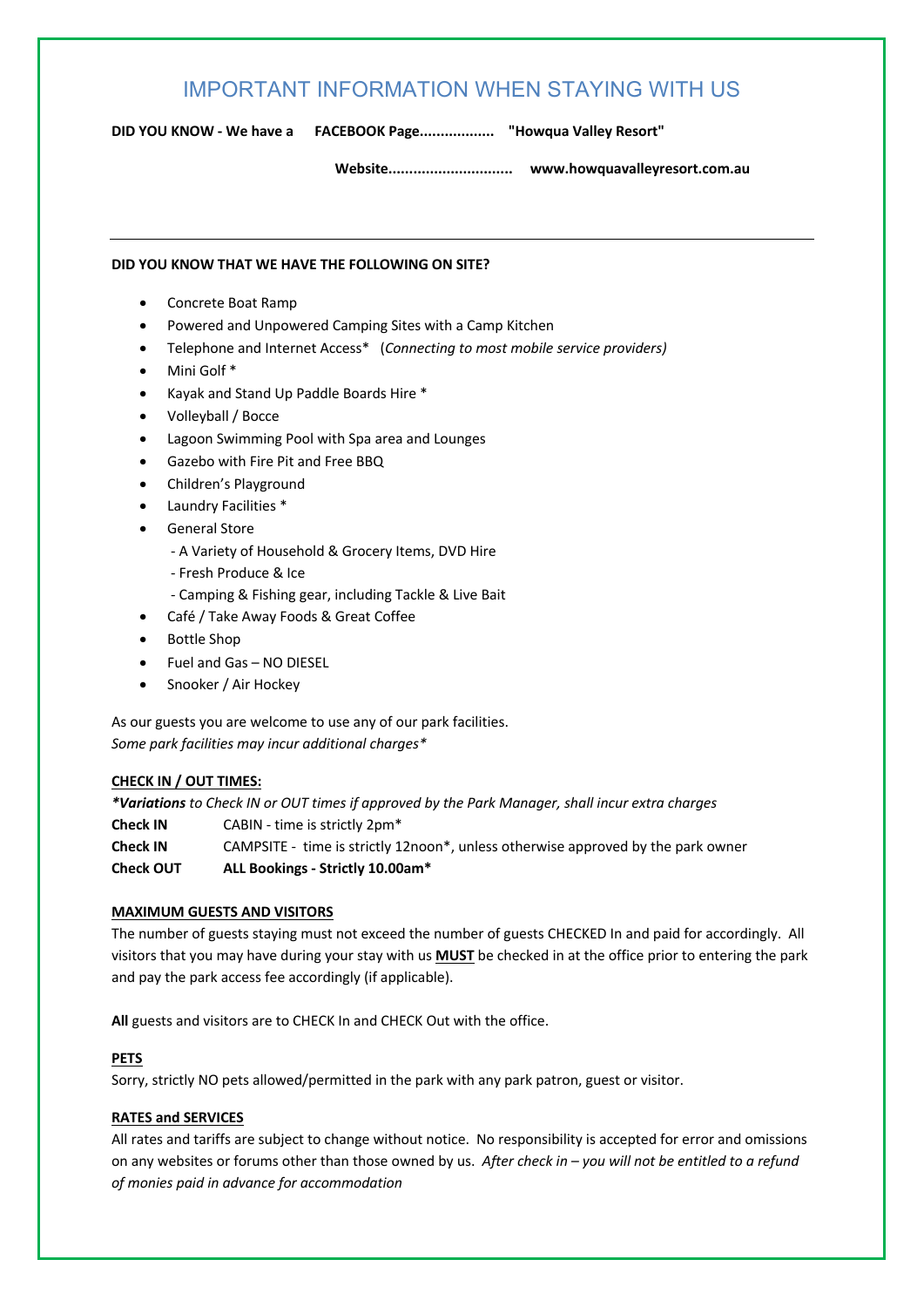# **CANCELLATIONS / REFUNDS / DAMAGES**

As per your "Guest Registration" sheet; Should you reduce your scheduled stay after check IN we do not offer a refund of monies, nor rollover any unused days of accommodation to another period or booking, regardless of the rationale for such.

All damages, breakages and losses incurred by you or your group during the term of your occupancy, must be paid for or made good to the satisfaction of the park owner immediately upon request of such. This includes replacing/recutting lost and or damaged keys and or access slides, cleaning of dishes & cooking utensils, stoves, ovens and or carpet cleaning.

Additional charges (if applicable) shall be deducted from your credit card or cash bond accordingly.

### **WATER SUPPLY**

Our water is extracted from the lake, therefore we do not encourage you to drink it however, bulk fresh water is available for purchase at our general store.

# **CLEANING**

We pride ourselves on providing an impeccably clean and well-maintained property for you to enjoy.

#### **CABIN Stays - We would appreciate if the following was completed prior to check out:**

- \* Clean the dishes and the BBQ
- \* Place your wet linen in the bathroom
- \* Turn off all lights, appliances, air conditioners and heaters
- \* Check all windows and doors are closed and locked
- \* Place your excess rubbish in the appropriate bin (located at the end of your cabins veranda)

Please note - after check OUT any excess cleaning or rubbish removal will be an additional charge, deducted from your credit card accordingly. ie: including by not limiting to rectifying or remedying any stains, burns, removing any excess soiling, any foul odours as caused as a result of cooking or smoking.

#### **GARBAGE COLLECTION**

We love our environment and hope you do too. Plenty of bins are located at the sheds.

It would be great if you could use the Recycling Bins (silver bins at Cabins) for recycling Glass, Plastic and CRUSH Cardboard and place in the trailer beside the SHED.

Please DO NOT place your recycling rubbish in plastic bags; collectors WILL NOT remove it. Nor will they take it, if it is contaminated with other matter/rubbish ie: nappies, food scraps

### **SPEED**

For the safety of all our park patrons speeding throughout our property is **NOT tolerated**. ALL drivers are expected to drive **NOT more than 8kps at any time**.

#### **TELEPHONE**

Deemed a blackspot, we do seem to have great mobile/TELSTRA service in and around our Cafe and General Store area. For other service providers try locating yourself on our Heli Pad. If you're unable to connect, we have a telephone in the reception you can use.\*

# **INTERNET**

Sorry to report at this stage we are unable to offer you a WiFi connection during your stay. If your mobile service plan has a data pack - you should be able to get great internet/TELSTRA service in and around our Cafe and General Store area.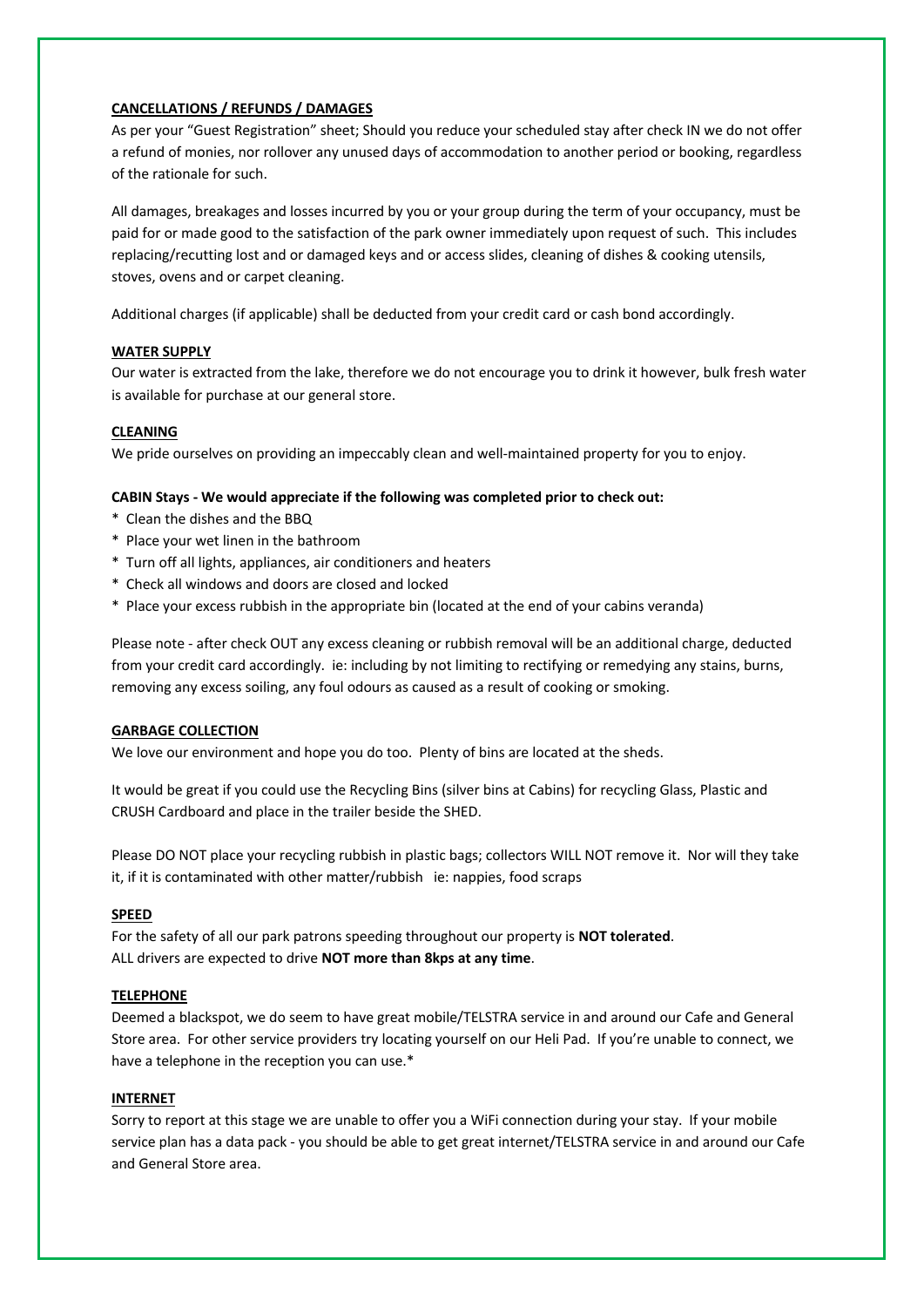# **EMERGENCY**

Should there be an emergency during your stay – **please telephone - 000**

If you call **triple zero (000)** – advise them you are located at **2740 Mansfield Woods Point Road, Howqua** KNOWN as the **Howqua Valley Resort / Caravan Park**

If you experience an emergency situation during your stay, please try not to panic. Advise a staff member immediately and follow their instructions.

If in doubt, please refer to the "Park Map" you were given upon your arrival and make your way to the **EMERGENCY safe spots**. Shown as **"E"** on the park map. This is a safe area for you and your friends or family to convene until help arrives.

**Fire Hydrants** are located around the park as shown on this map also. **A Fire Blanket** is located inside the cupboard as indicated on the sign.

### **OFFICE HOURS**

Whilst we do our best to be available and service any needs of our guests and LTHS occupants when present, we do try to achieve this 7 days a week between 9.00am – 5.00pm.

If you require **urgent** assistance outside of these hours, please use the **"Emergency"** button located right of the shop door.

### **SEWAGE SYSTEM**

We have a stand-alone environmentally friendly waste system here in our park, so please be mindful of what goes down the pipes. The septic tank system is unable to process efficiently any foreign matter INCLUSIVE of nappies, so please use the bin and bags for such. We thank you for assisting with this issue.

### **SMOKING**

Smoking indoors is STRICTLY forbidden in all our dwellings - without exception. It should be noted – smoking regulations are applicable to a 10-meter radius of all public / common areas. Please be mindful of those locations signed as such throughout our park.

# **LAUNDRY**

If your accommodation is without a small laundry, there are coin operated WASHING MACHINES located at the ablution blocks on level 1,2,3 & 4. We also have coin operated DRYERS located at the ablution blocks on levels 2 & 4.

# **EXCESSIVE NOISE**

To enjoy the serenity of the Howqua Valley and our property, we ask you to adhere to **"Quite Time" from 10pm – 9am**. Please be mindful of others during quiet time as the noise does carry throughout the park.

If you experience a disturbance, please advise the office so we can deal with it promptly. Happy to take a telephone call in the middle of the night, but would prefer notice of such first thing the following morning. *Please advise your location and where the disturbance is coming from.* 

#### **ACCOMMODATION**

Great images of our dwellings and our other park facilities can be found on our **FACE BOOK** page **Howqua Valley Resort** OR try our website **www.howquavalleyresort.com.au**

# **Cabins & Cottages**

Across nine (8) rental dwellings we can accommodate 49 people in our cabins and cottages. These dwellings range from a Studio to a 3 bedroom Spa Cottage. Most are two bedroom, all have private bathrooms, very comfortable lounging and bedding, modern facilities, outdoor settings, a decking area and a BBQ.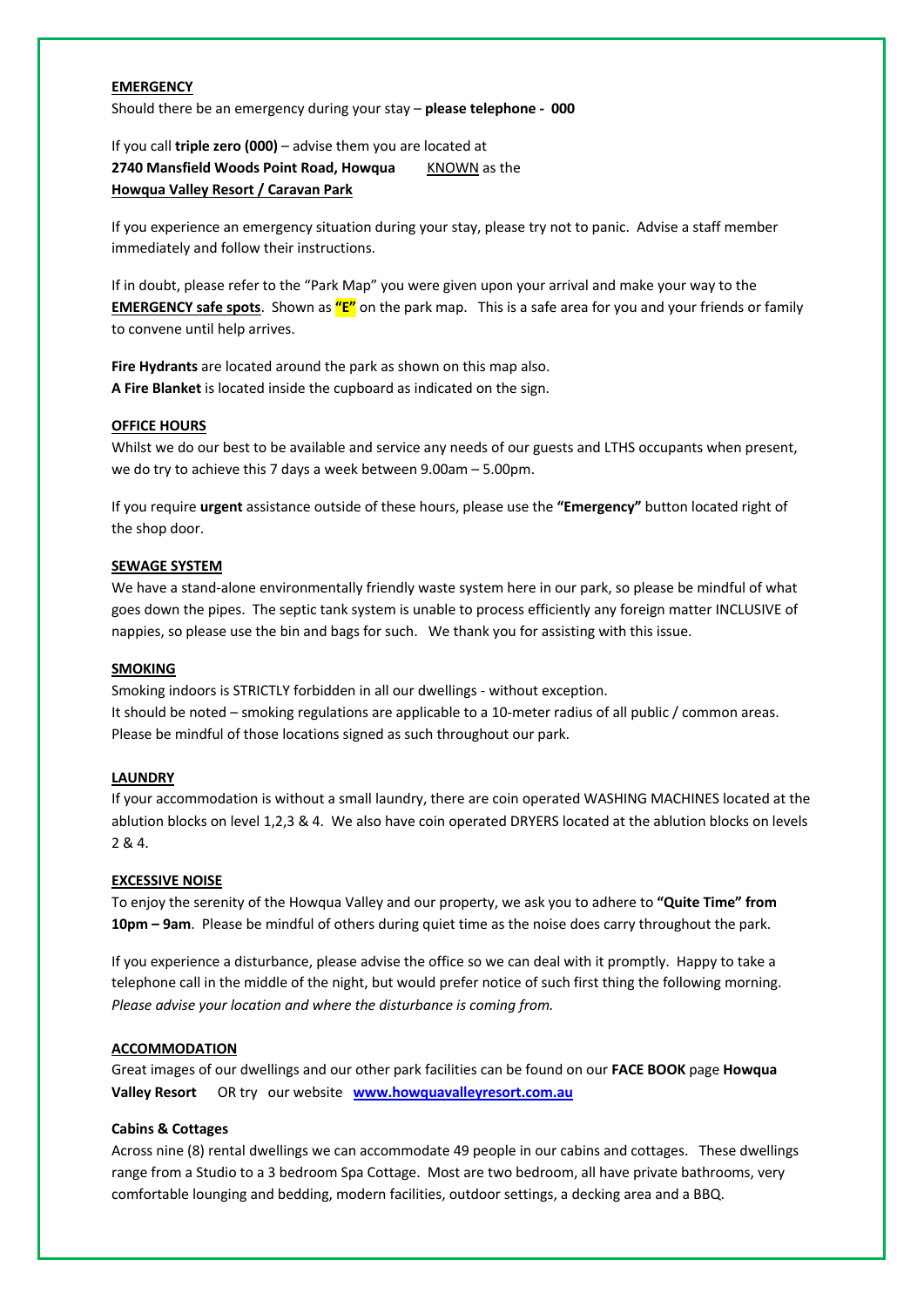### **Camping**

Located on Level two (2) we have eight (8) designated caravan sites which are flat and levelled with direct access to power and water, opposite an ablution block with laundry facilities.

#### **Glamping**

The outlook and location of our unpowered camping area (suitable for all campers) is at the Lakes edge / foreshore and is adjacent to the CAMP KITCHEN, Ablution Block and Concrete Boat Ramp. Perfect for camp fires and leaving your boat moored overnight. This area has a few powered sites which are reasonably level and most suitable for vans & RV's.

# **LTHS (Annual Site Holders)**

There are currently 105 Long Term Holiday Sites (LTHS) in our park which are spread over approximately 10 acres and five levels. Occupants are offered an opportunity each year to occupy the site with their personal dwellings from July - June.

From time to time we have a few available for sale, so if you're interested in enjoying our park grounds and facilities on a more regular basis, please refer to the enclosed "Vans For Sale" listing or seek further information from our office.

You can also check this listing on our face book page "**HOWQUA VALLEY RESORT**" OR our website **www.howquavalleyresort.com.au**

# **CAMP / OUTDOOR FIRES**

Yes, camp fires may be lit most times of the year in the designated **CAMPING AREA/SITES ONLY**, however, please check with the park owner/s **prior** to lighting. **BYO pits are not permitted**

All park occupants **MUST** adhere to the fire restrictions as set by the park owner/s. During summer and other relevant fire restriction periods, CFA notices and Park instructions on such will be located at the shop door and from time to time on A frame at various park entry points.

You can also check our face book page "**HOWQUA VALLEY RESORT**" for the latest information.

We have a limited number of **"FIRE PITS FOR HIRE"**. We recommend you pre-book. Fire wood can be purchased from our general store.

Fire pits **MUST** be elevated off the ground at ALL times - *This does not mean on your decking area!* Wood by the bag (hardwood) or bin (Redgum or Ash) can be purchased from the General Store.

# **GENERAL STORE**

We open each day of the week at 9.00am and aim to close at 5.00pm over the winter months, with extended hours over the summer months.

However, from time to time and depending on demand\* we often work / trade well beyond that stated.

# **CAFE – INDOOR & OUTDOOR DINING**

We make the BEST hamburgers in the hills, we serve Fish & Chips and delicious Bakery items and toasted sandwiches etc..

Everything is prepared or cooked FRESH upon ordering... COFFEE freshly brewed.

### **BOTTLE SHOP**

We have a full-sized bottle shop at prices you will love – you really will be amazed! We have a great selection of COLD Beer, Wine, Champagne, Pre-mix drinks and a huge selection of Spirits and Red Wine.

Hours set per our liquor licence (which can be found at its entrance) and in conjunction with the General Store trading hours.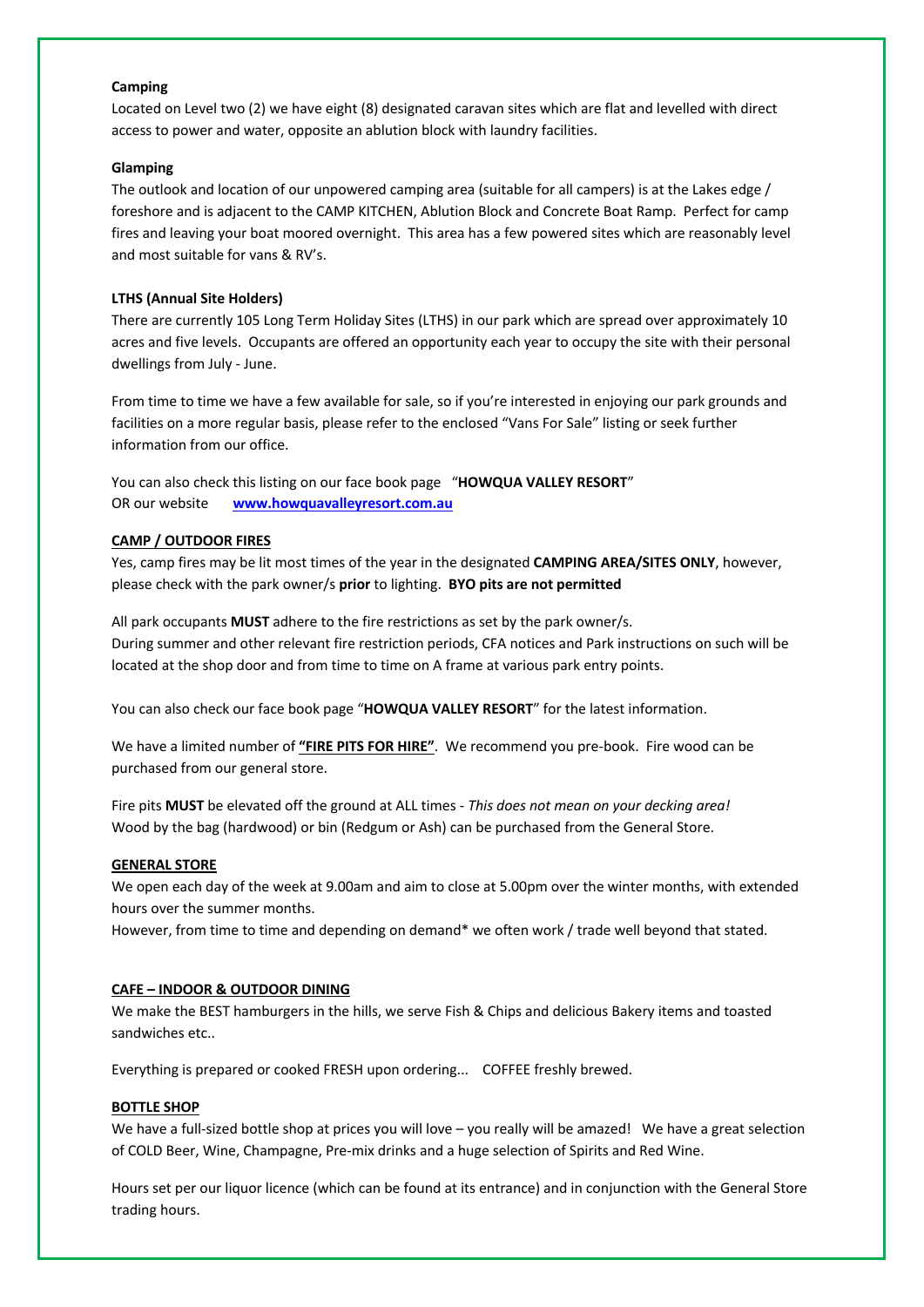# **DVD Hire**

We have a great selection of DVDs that you can hire for a gold coin donation to the Jamieson Wildlife Rescuer or CFA.

# **FUNCTION ROOM**

WOW a room with an AWESOME view!! To be enjoyed all year round.

Offering SPECTACULAR views you can lounge or sit and gaze onto the beautiful Howqua Valley.

You're also very welcome to purchase packaged liquor from our bottle shop and consume it in this area. If you need a glass to enjoy such a beverage - just ask us.

### **Our park and its facilities are enjoyed by many for many reasons:-**

- Scenic Photography / Art Classes
- Fishing & Boating Groups
- Cycling Events & Group Meetings
- 4x4 Clubs / Dirt Bike Riders
- All manner of motoring enthusiasts incl; Rod Clubs, 4x4 Groups, Harley Riders etc..

### **SPORTING ACTIVITIES**

We have several outdoor sporting activities in our park that you can enjoy. We lend out the necessary equipment you will need to enjoy some of these. Please see our office staff for assistance.

*\* Some activities incur extra charges*

- **Volleyball** is located on Level 2 next to the Children's playground
- Our **Bocce** field is located at the roundabout near the boat ramp sites
- The **Swimming** Pool is located at the Boom Gate entrance of the park
- **Mini Golf**\* is located next to the Swimming Pool
- **Fishing\* -** tackle and bait sold in the general store
- Single and Double **Kayaks\*** inclusive of safety vest and paddles etc..
- **Stand up Paddle Boards\*** inclusive of safety vest and paddle etc..

# **GAZEBO**

Located on level 2 – we have a huge gazebo with a fire pit and outdoor dining tables to enjoy.

### **MINI GOLF**

This amazing 9 Hole "High Country" themed course, is an absolute "Must Do" whilst your here. Clubs to suit all ages/sizes, balls and score cards are available at the office. Only \$8.00 per player

### **SWIMMING POOL**

We pride ourselves on making this area most enjoyable for you. Open 9.00am – 7.00pm every day, unless signed otherwise. Access will require using your Boom Gate slide/key.

Food and drinks may be consumed in this area, however **PLEASE** do place all rubbish in the bins provided. Strictly **NO GLASS** or **SMOKING** is permitted in this area.

Please familiarize yourself with the user "rules" on the entrance gate.

### **INDOOR ACTIVITIES**

We have a Snooker/Pool\* table and an Air Hockey table located in our function Room for your enjoyment.

*\* \$1 and \$2 coins ONLY.*